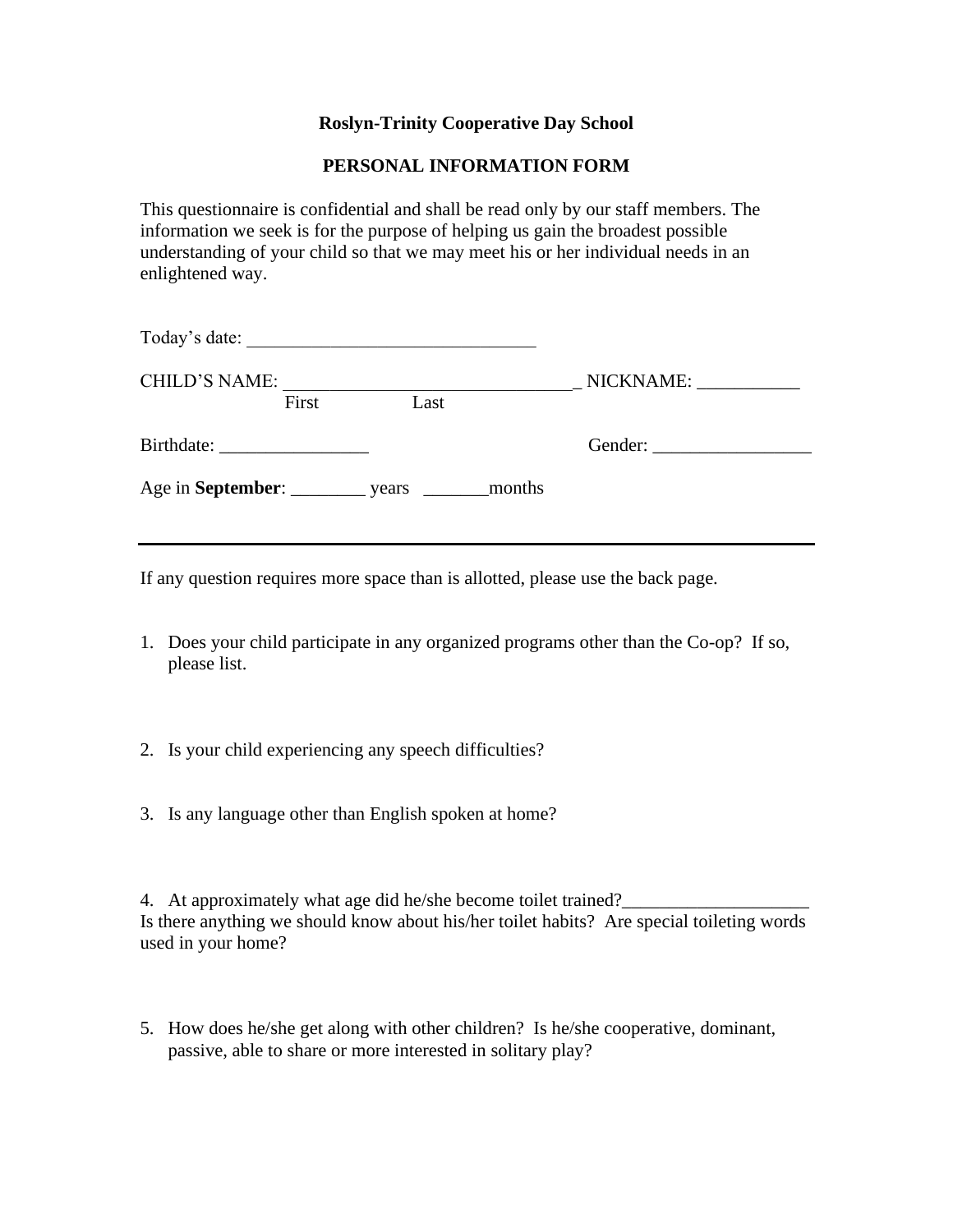- 6. How does each parent feel in regard to discipline? What methods are usually used at home?
- 7. In your child's lifetime, have there been any incidences of severe illness, hospitalization, surgery or death of any family member? If so, would you please tell us how she/he was prepared if at all? Who stayed with the child if a parent was hospitalized? Were there any subsequent reactions?
- 8. Was your child ever hospitalized? How long was he/she in the hospital? Did a parent stay with the child? What was his/her reaction?
- 9. Please list all allergies. Has your child suffered from convulsions, asthma attacks or severe allergic reactions? Does your child require emergency medication for his/her allergy (e.g., Benadryl, EpiPen)? Please describe.
- 10. Does he/she have any physical disabilities? Please describe.
- 11. Is your child receiving any outside services, e.g.,

No. of Hours/Week Name of

Provider/Agency Speech Occupational Therapy Physical Therapy

12. Will your child be receiving special education itinerant services (SEIT) in September? If so, No. of Hours/Week Name of Provider/Agency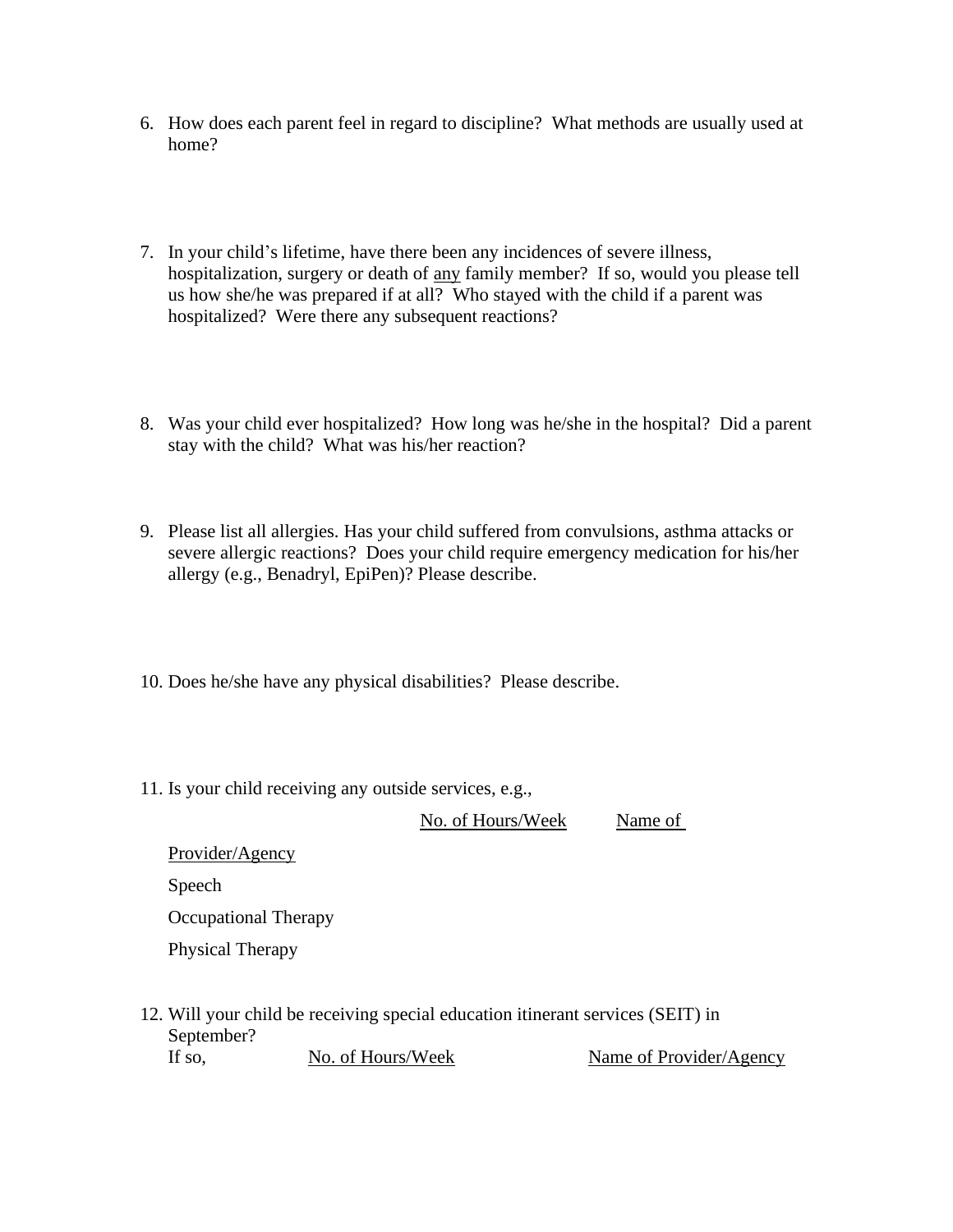- 13. Does your child have fears of the dark, animals, noise, new situations, bodily injury or other things? Please describe the fears and tell us how you handle this.
- 14. Most children this age release their tensions in various behavioral characteristics. Does your child bite his/her nails, masturbate, pick his/her nose, suck his/her thumb, pull or twist hair, etc. or have any other such habits? Please describe them, and if so, how have you handled this?
- 15. Please list all household members who reside with the child (parents, siblings, relatives, caregivers).

- 16. Are there any siblings who do not reside in the home?
- 17. How does your child get along with other siblings?
- 18. What are parent's occupations? Hobbies? Are you willing to have your child's class visit you at work? Can you share a hobby with your child's class?
- 19. Are there any special cultural customs or traditions your family celebrates?
- 20. If your child does not live with both parents, please explain the circumstances and visiting arrangements.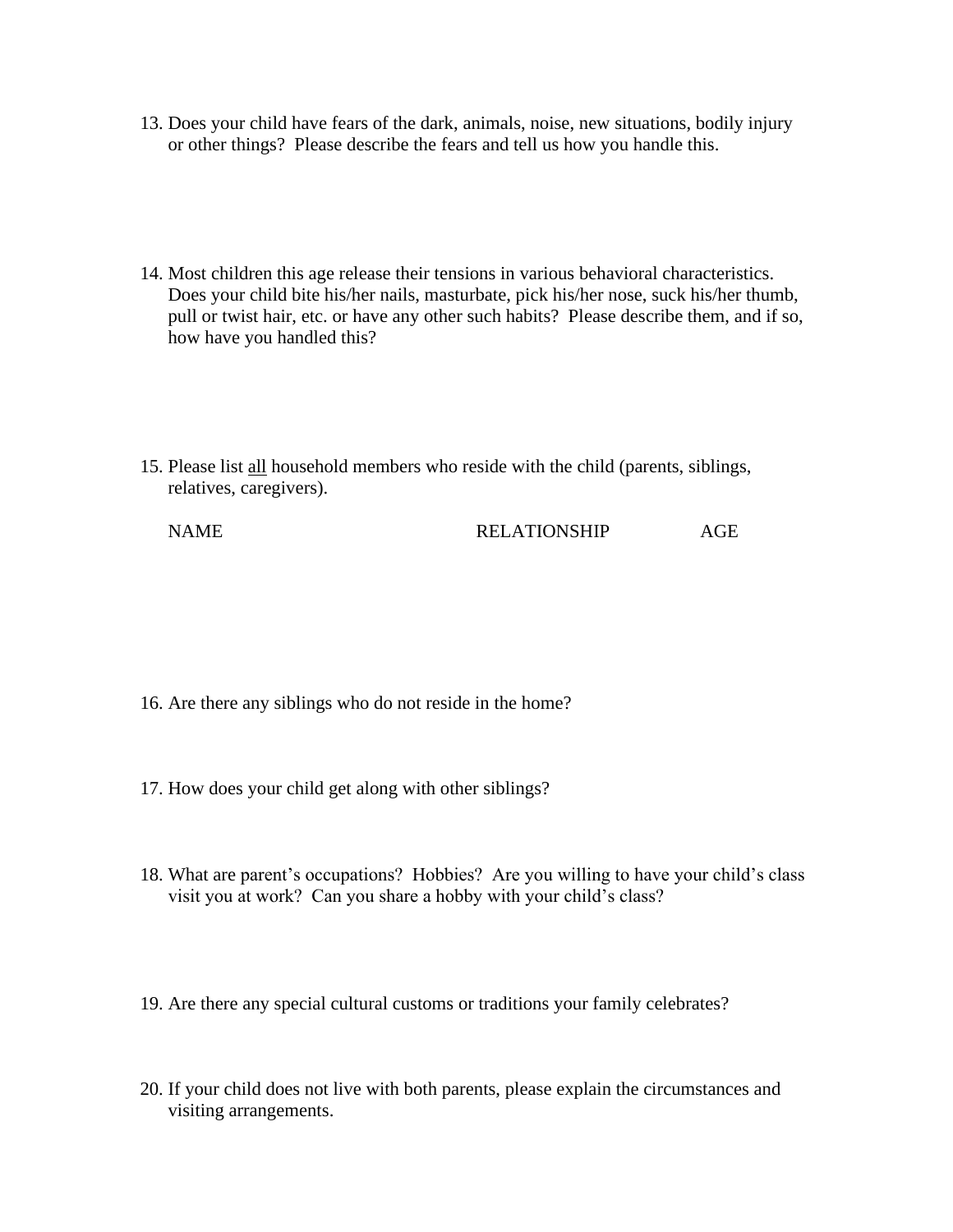- 21. Is the family expecting a new baby? If so, when?
- 22. If there is a new baby in the household, please describe how your preschooler was prepared for its arrival and how he/she reacted.
- 23. Has your family moved recently? If so, how was the child prepared and how did he/she react? Are you planning to move in the near future?
- 24. Who usually stays with your child in the parents' absence and how does the child react?
- 25. If your child has an imaginary playmate, please describe.
- 26. Is there a pet in the home? If so, what kind and what is the name?
- 27. What type of play does your child enjoy most?
- 28. How much time each day does your child spend on screen time (watching TV, playing video games, using an iPad, etc.)? Which programs are usually viewed?
- 29. Does your child tire easily? How does he/she show it?
- 30. Does your child sleep through the night?\_\_\_\_\_\_\_\_\_\_\_\_\_\_\_\_\_\_ Bedtime  $\frac{1}{\sqrt{1-\frac{1}{2}}\sqrt{1-\frac{1}{2}}\sqrt{1-\frac{1}{2}}\sqrt{1-\frac{1}{2}}\sqrt{1-\frac{1}{2}}\sqrt{1-\frac{1}{2}}\sqrt{1-\frac{1}{2}}\sqrt{1-\frac{1}{2}}\sqrt{1-\frac{1}{2}}\sqrt{1-\frac{1}{2}}\sqrt{1-\frac{1}{2}}\sqrt{1-\frac{1}{2}}\sqrt{1-\frac{1}{2}}\sqrt{1-\frac{1}{2}}\sqrt{1-\frac{1}{2}}\sqrt{1-\frac{1}{2}}\sqrt{1-\frac{1}{2}}\sqrt{1-\frac{1}{2}}\sqrt{1-\frac{1}{$
- 31. Does your child have any special eating problems?